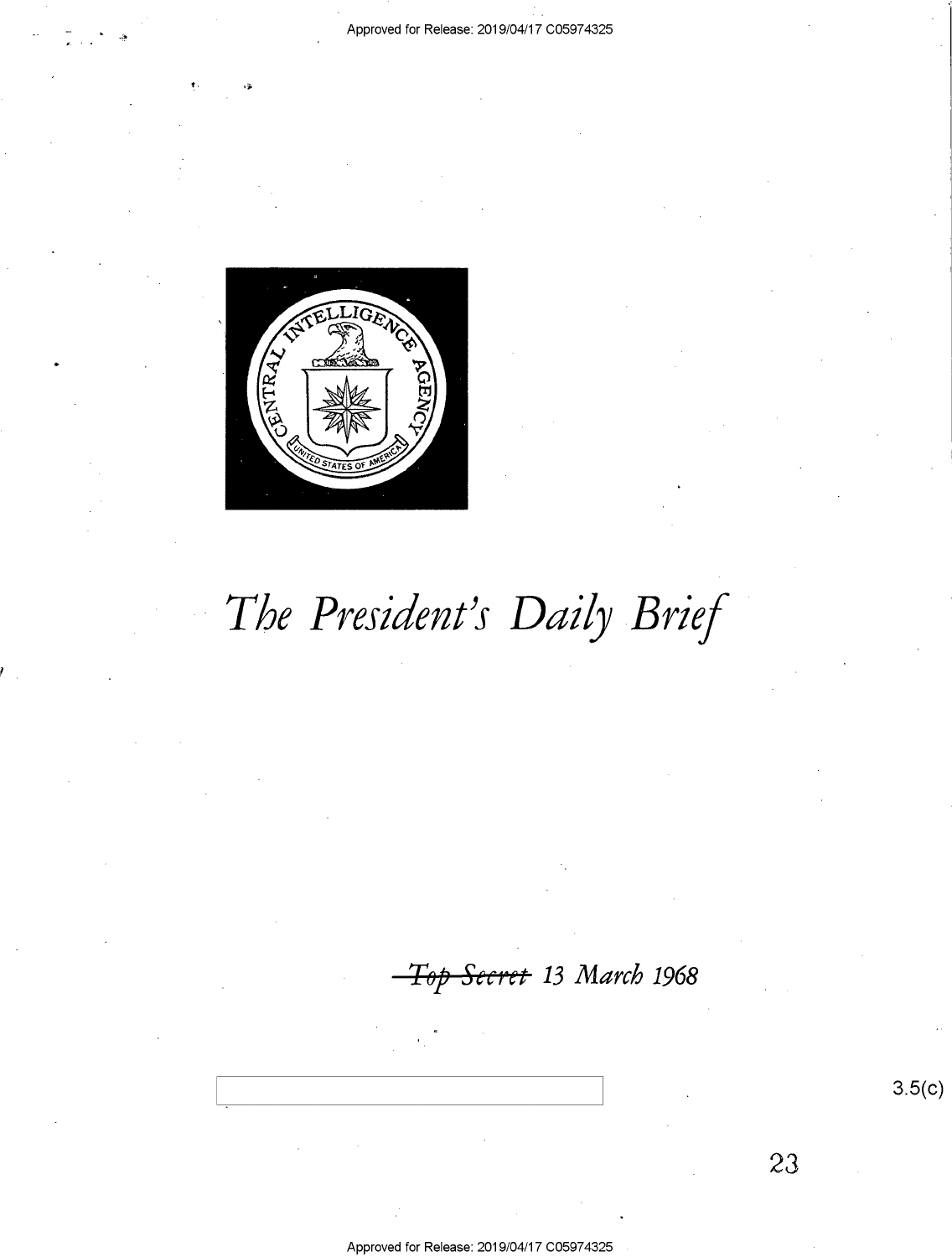

69930 3-68 CIA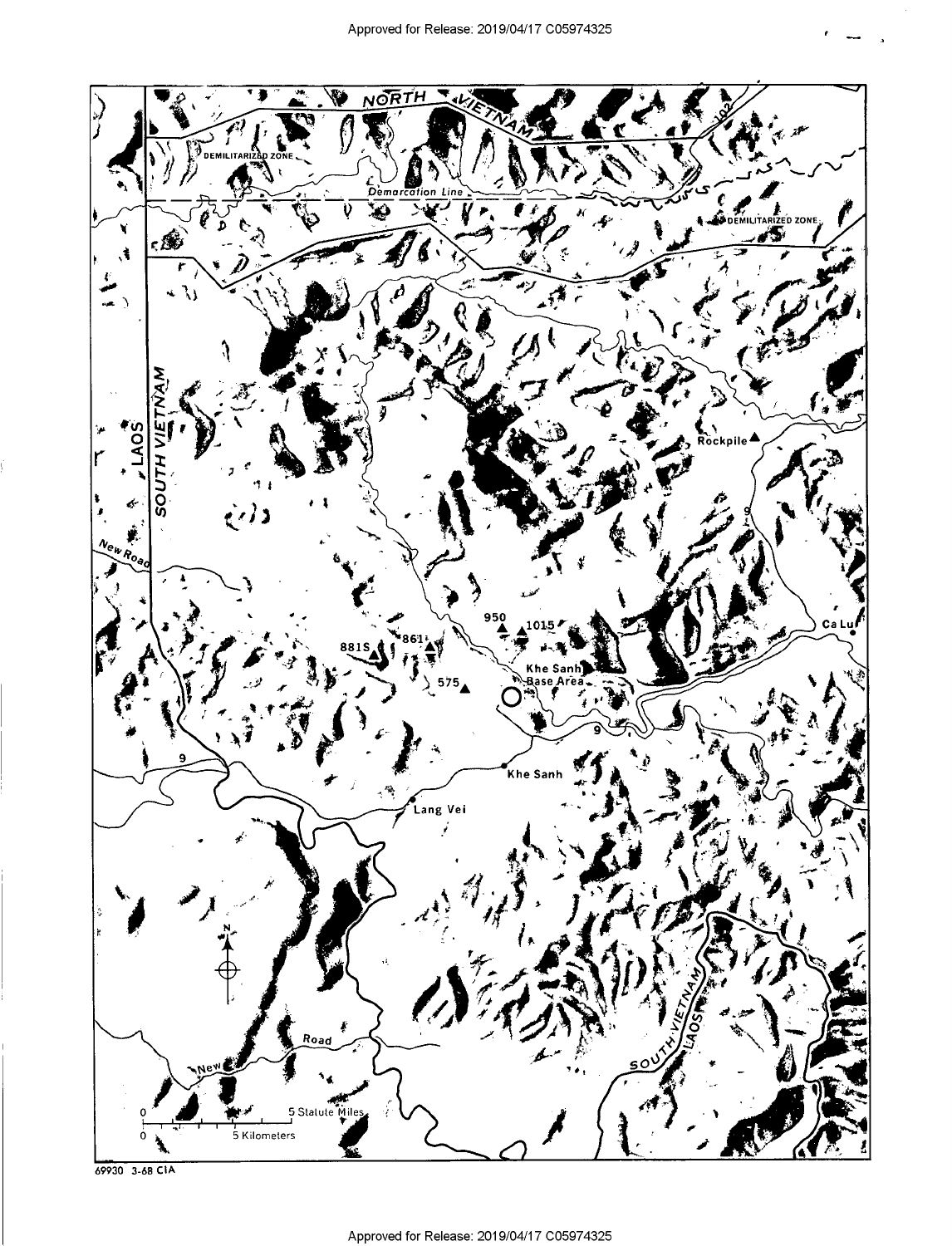1 <sup>n</sup>

# $3.5(c)$

## DAILY BRIEF 13 MARCH 1968

## 1. Vietnam ... ... ... Military activity remains at a low level in most of South Vietnam.

 $3.3(h)(2)$ 

Clouds obscured most of the terri-<br>tory photographed on the BLACK SHIELD tory photographed on the BLACK SHIELD mission of 8 March, but good coverage ' ' was obtained around Khe Sanh.

The photographs showed further development of the Laotian road network<br>to the west of Khe Sanh. In addition to the west of Khe Sanh. to Route 9, the Communists have built (over the past several months) two spurs running east from Route 92. These roads appear to have advanced about two<br>miles since January and are now well within South Vietnamese territory.

All of the routes west of Khe Sanh<br>appeared to be in serviceable condi-<br>tion. No vehicles were photographed. No vehicles were photographed, but extensive tracking suggests that moderate to heavy traffic uses these roads.



<del>-TOP SECRET</del> -

 $3.5(c)$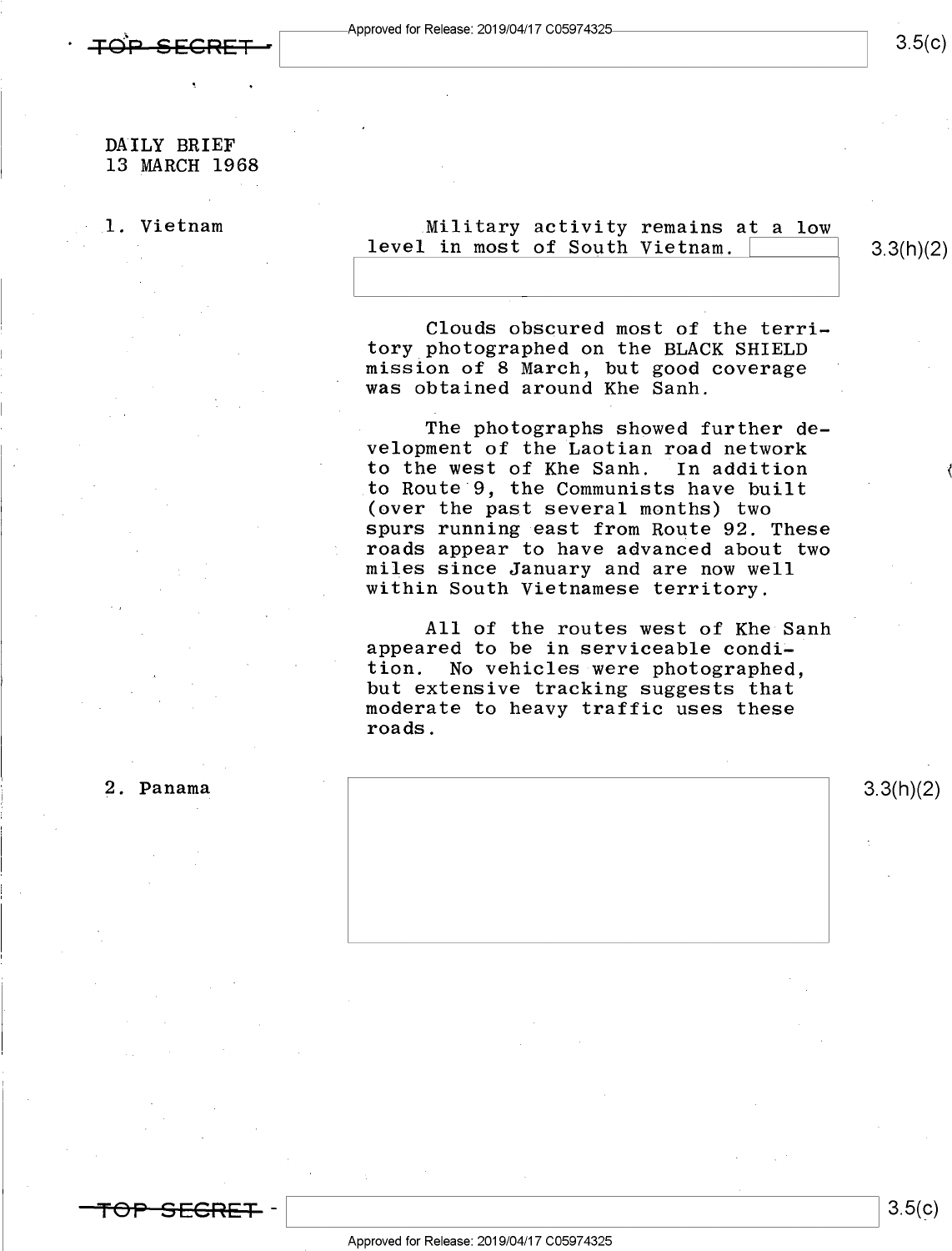$3.5(c)$ 

<del>TOP SECRET</del> –

- .

3. Eastern Europe Police in Warsaw had to use tear gas again yesterday to put down demonstrations, and students in other Po-<br>lish cities are beginning to voice support for their colleagues in the capital.

> The government is cracking down on people it thinks instigated the demon strations or failed to rein in the dem-<br>onstrators. Yesterday, for instance. onstrators. Yesterday, for instance,<br>it fired three high government officials whose children had been seen leading the<br>protestors. The official line has be-The official line has begun to take a heavily anti-Semitic slant.

There may be unrest in the labor movement, too, the government's propaganda to the contrary notwithstanding.<br>At least, that was what four workers claimed yesterday when they turned up at our embassy to ask if they could use its printing press to print an antiregime pamphlet. (This may have been <sup>a</sup>provocation; the embassy turned down their request.)

Labor leaders in Czechoslovakia<br>are also having their troubles. Prague radio yesterday announced the resignations of three of them, including the head of the central council of trade unions. This official said he took on himself part of the blame for various "shortcomings" in the labor movement. The union hierarchy has been a Novotny stronghold.



Approved for Release: 2019/04/17 C05974325

\ \ 8.5(¢)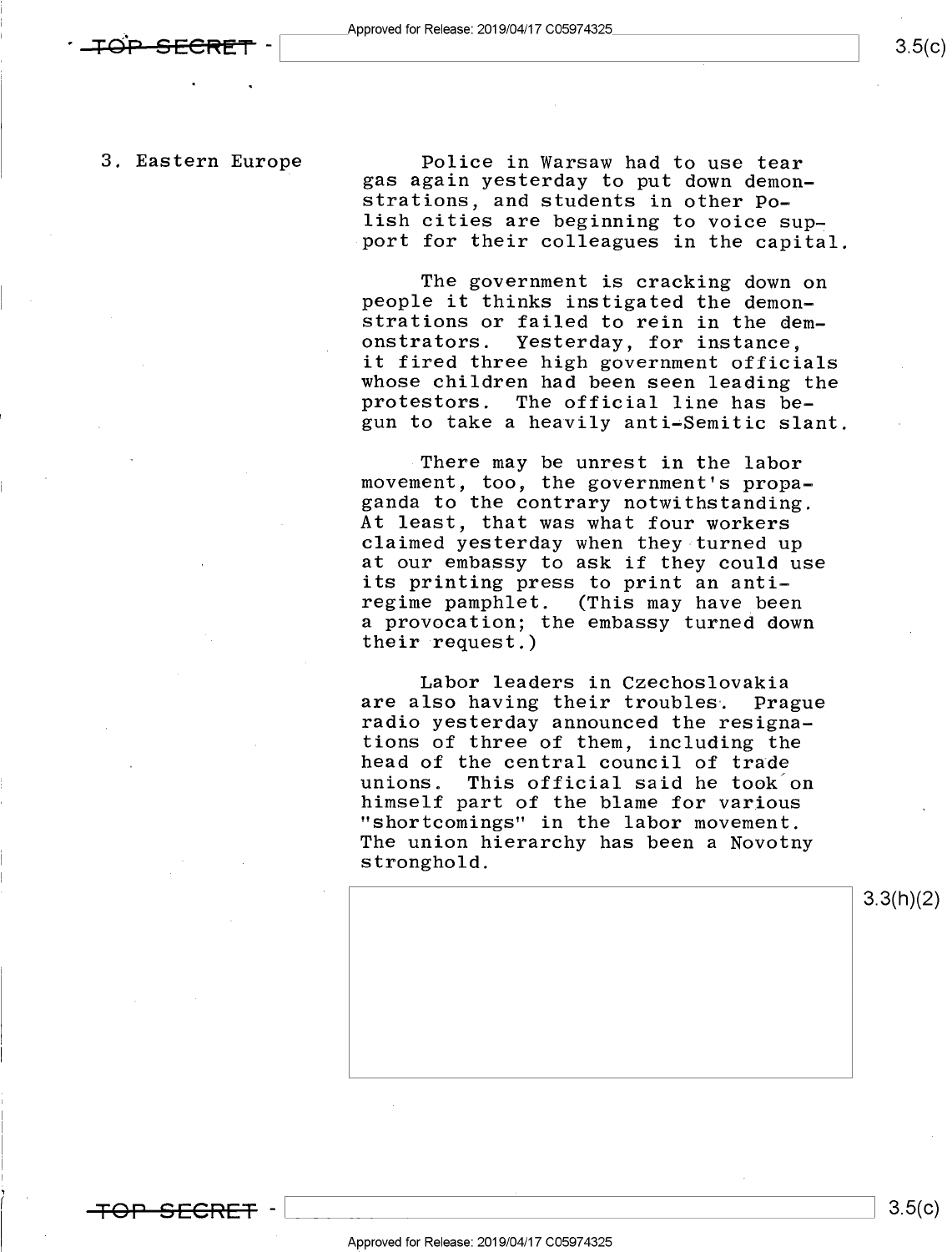$3.5(c)$ 

'

,

4. Egypt-Israel Both Jarring and the Israelis think Cairo will soon take its grievances back to the Security Council.

> Nasir's domestic troubles probably are behind his renewed intransigence. Our embassy in Cairo believes that the recent student and worker demonstrations have made Nasir back away from even indirect talks with the Israelis. The regime apparently plans to have another go at diverting internal public opinion with a noisy hassle in the UN.





3.3(h)(2)

6.  $\begin{bmatrix} 3.3(11)(2) \end{bmatrix}$ 

\ \ 8-5(¢)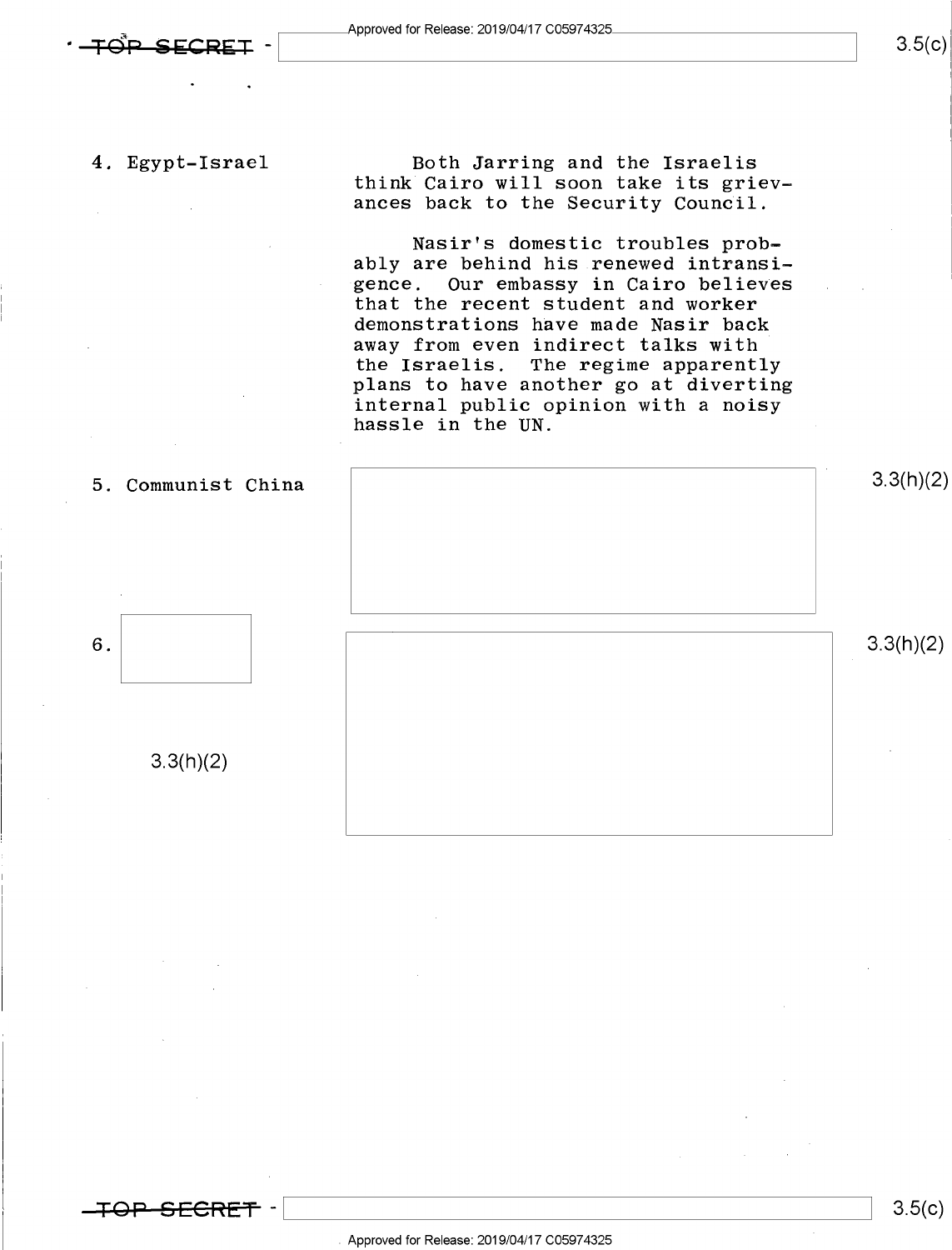Approved for Release: 2019/04/17 C05974325

Top Seeret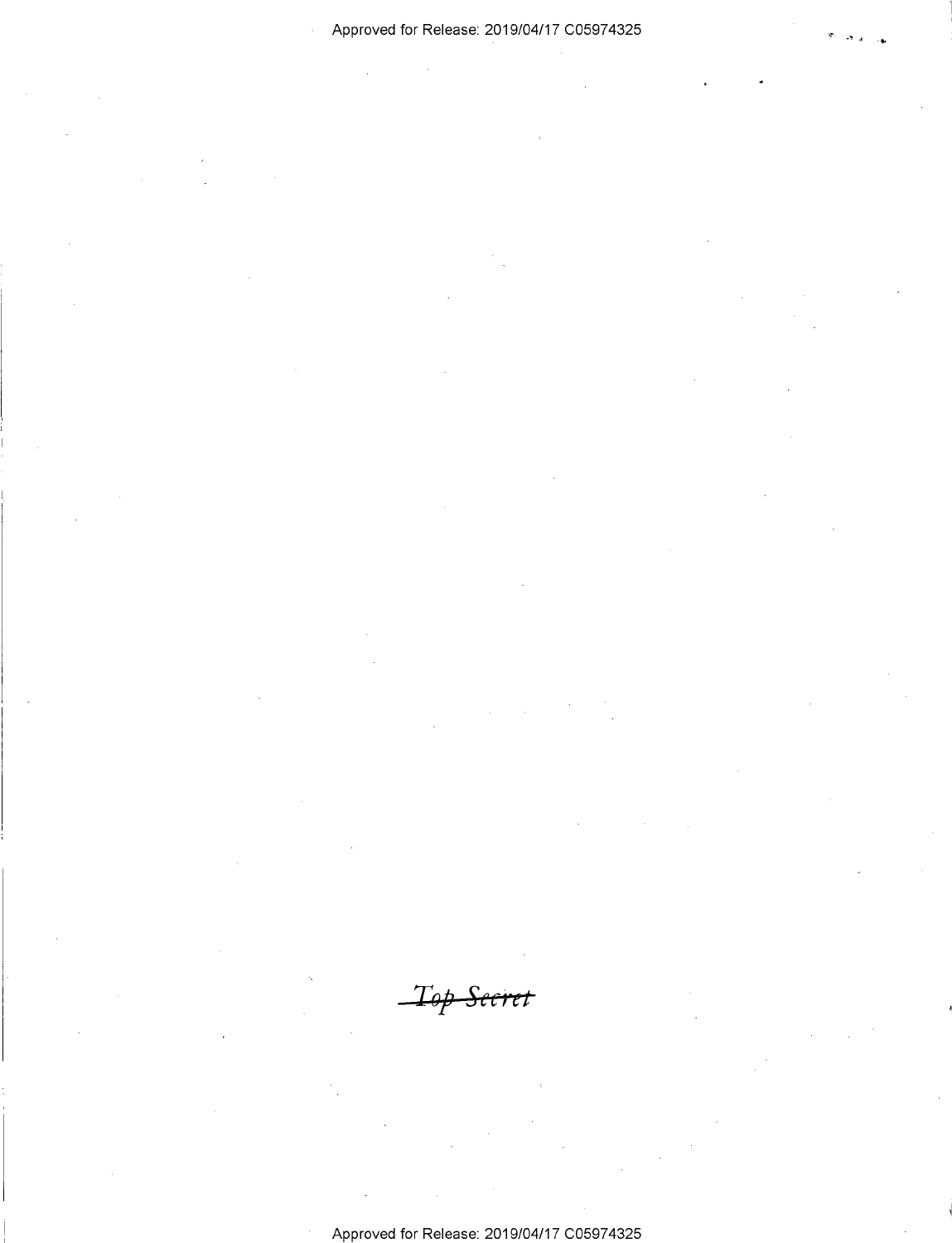**Top Secret** 



# FOR THE PRESIDENT'S EYES ONLY

# Special Daily Report on North Vietnam

 $\ddot{\phantom{0}}$ 

Top Secret-3.5(c)

 $16$ <br>13 March 1968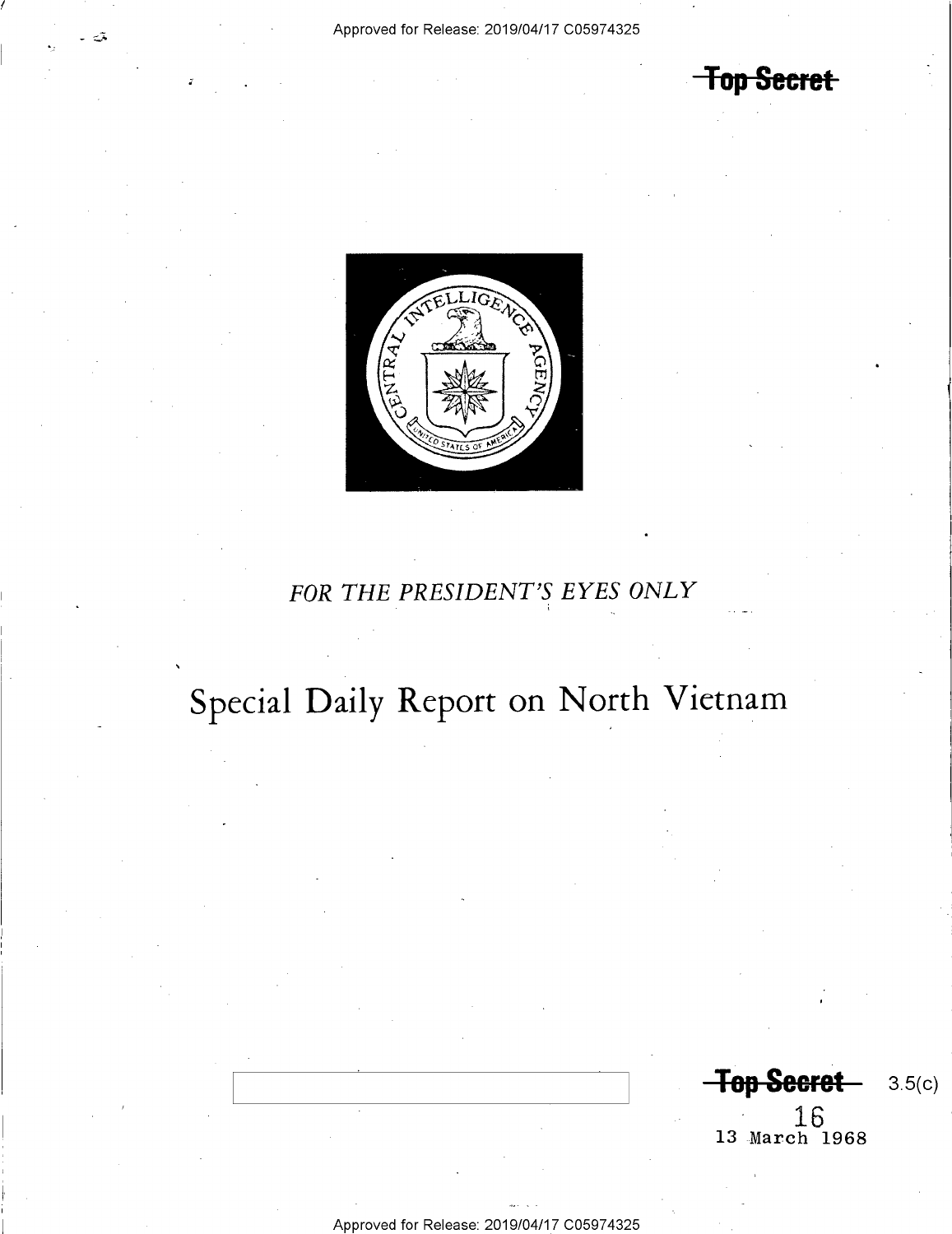'5 <sup>1</sup>

 $3.5(c)$ 

3.3(h)(2)

Special Daily Report on North Vietnam . for the President's Eyes Only

# 13 March 1968

I. NOTES ON THE SITUATION

 $\bar{\mathcal{A}}$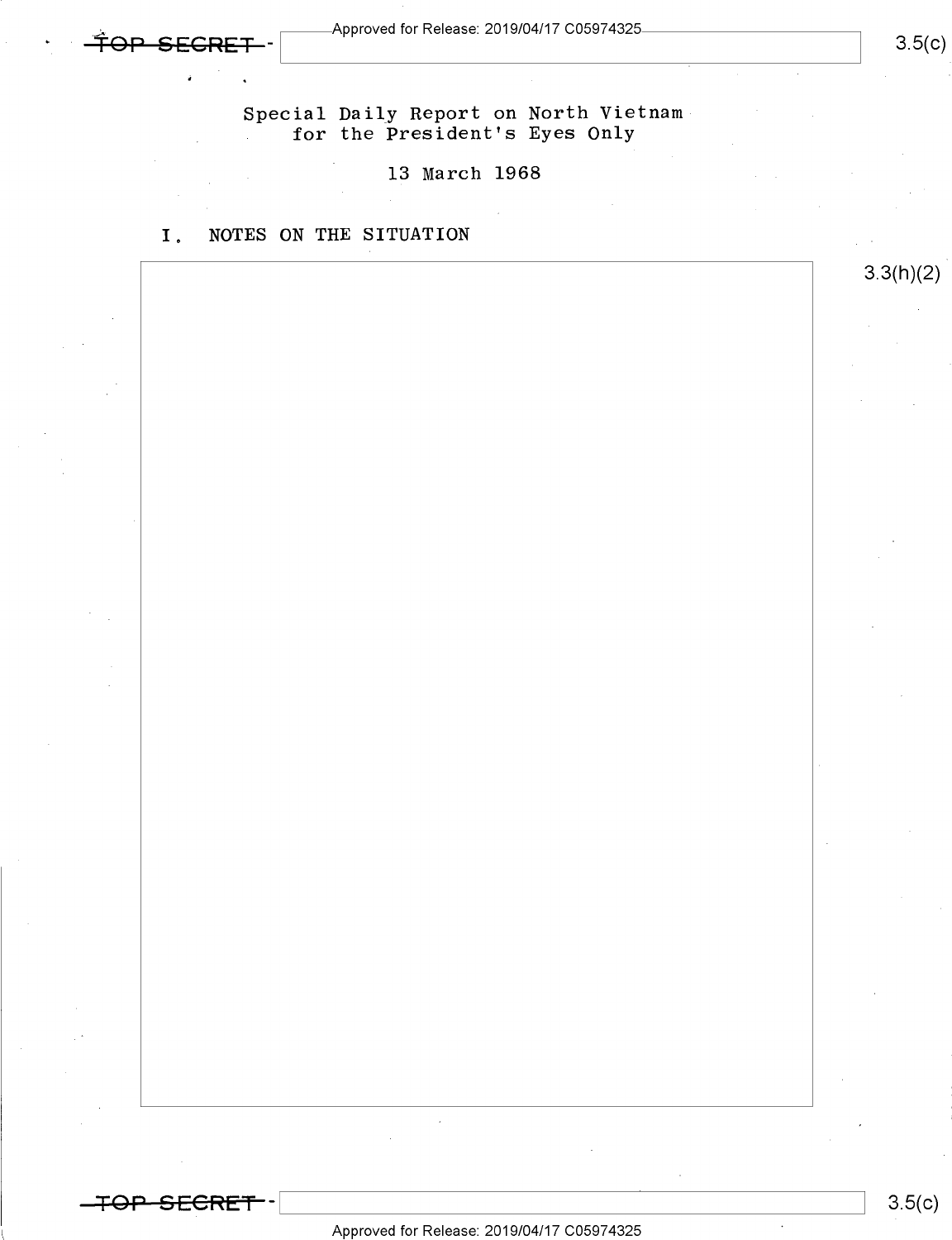

<del>TOP SECRET</del>

 $3.5(c)$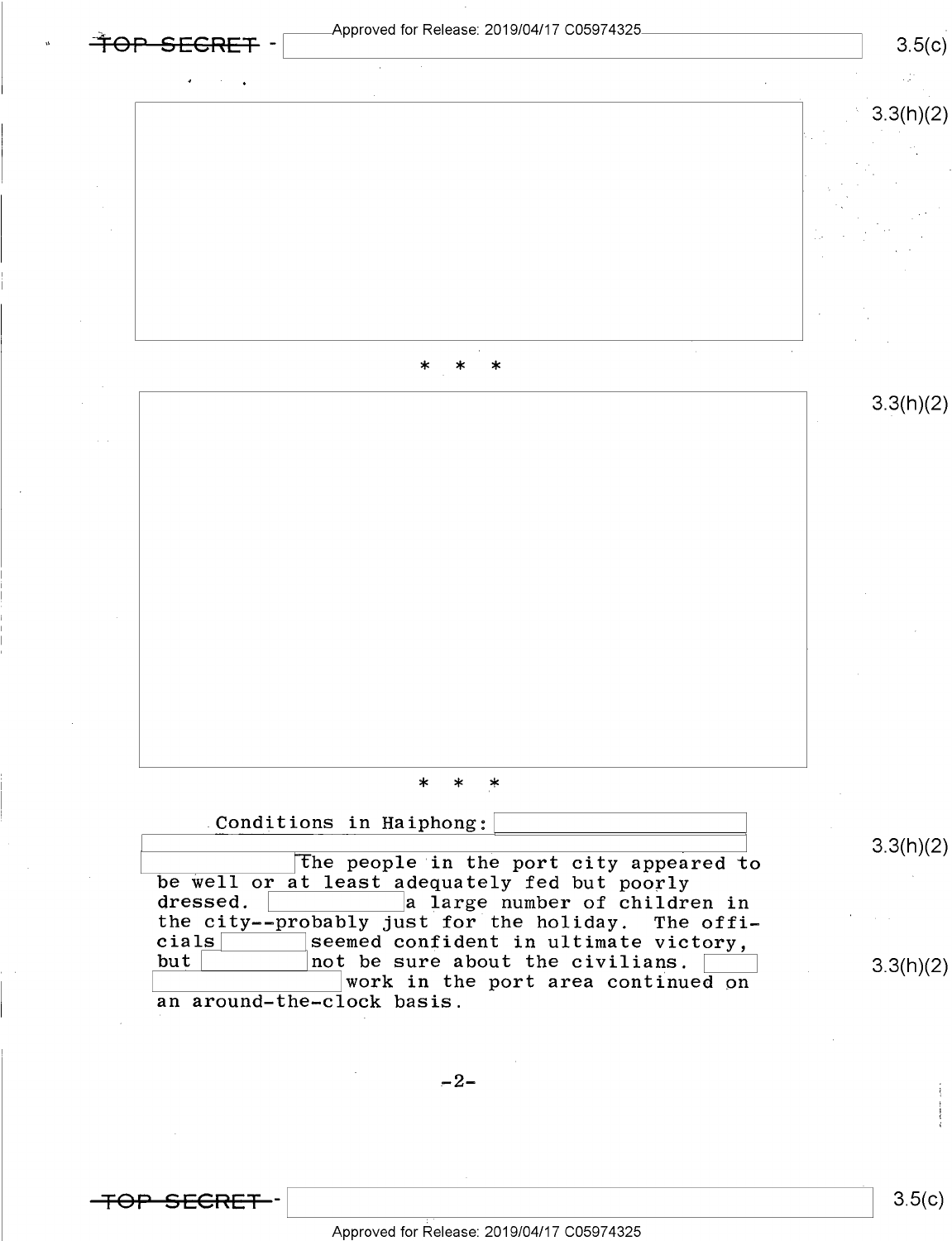Hanoi Calls Local Elections: Hanoi announced in an 11 March domestic broadcast that the triennial election of representatives to people's councils in North Vietnam's two autonomous zones, l7 provinces, and two special cities will be held in April. These organizations carry out functions on the local level similar to the National Assembly.

The most recent election in North Vietnam was held last April when representatives for the districts, small towns, and provincial capitals were voted into<br>office. In the upcoming vote, the Communist Party, In the upcoming vote, the Communist Party, as usual, will present the electorate a list of acceptable candidates from whom to choose.

1\* \* \* 3.3(h)(2) \* \* \*

### II. NORTH VIETNAMESE REFLECTIONS OF US POLTTICAL ATTITUDES ON THE WAR

Hanoi Reports Court-martial of USAF Captain: Hanoi has been quick to comment on the court-martial of Captain Dale Noyd. In an ll March broadcast, the North Vietnamese recounted the particulars of his trial and conviction, and noted that despite his punishment, Noyd continued to voice his disapproval of the war in Vietnam, where he considered the US<br>was fighting a war of aggression. The same broadwas fighting a war of aggression. cast also noted that according to a recent Gallup -Poll, more Americans now than at any previous time feel the US was wrong to get involved militarily in<br>Vietnam. The broadcast commented that this poll The broadcast commented that this poll also showed that at present "the Americans have become increasingly concerned about the cost in lives and money caused by the US war of aggression in Vietnam."

 $-3-$ 

<del>TOP SEGRET</del> –

 $\bullet$   $\bullet$ 

 $3.5(c)$